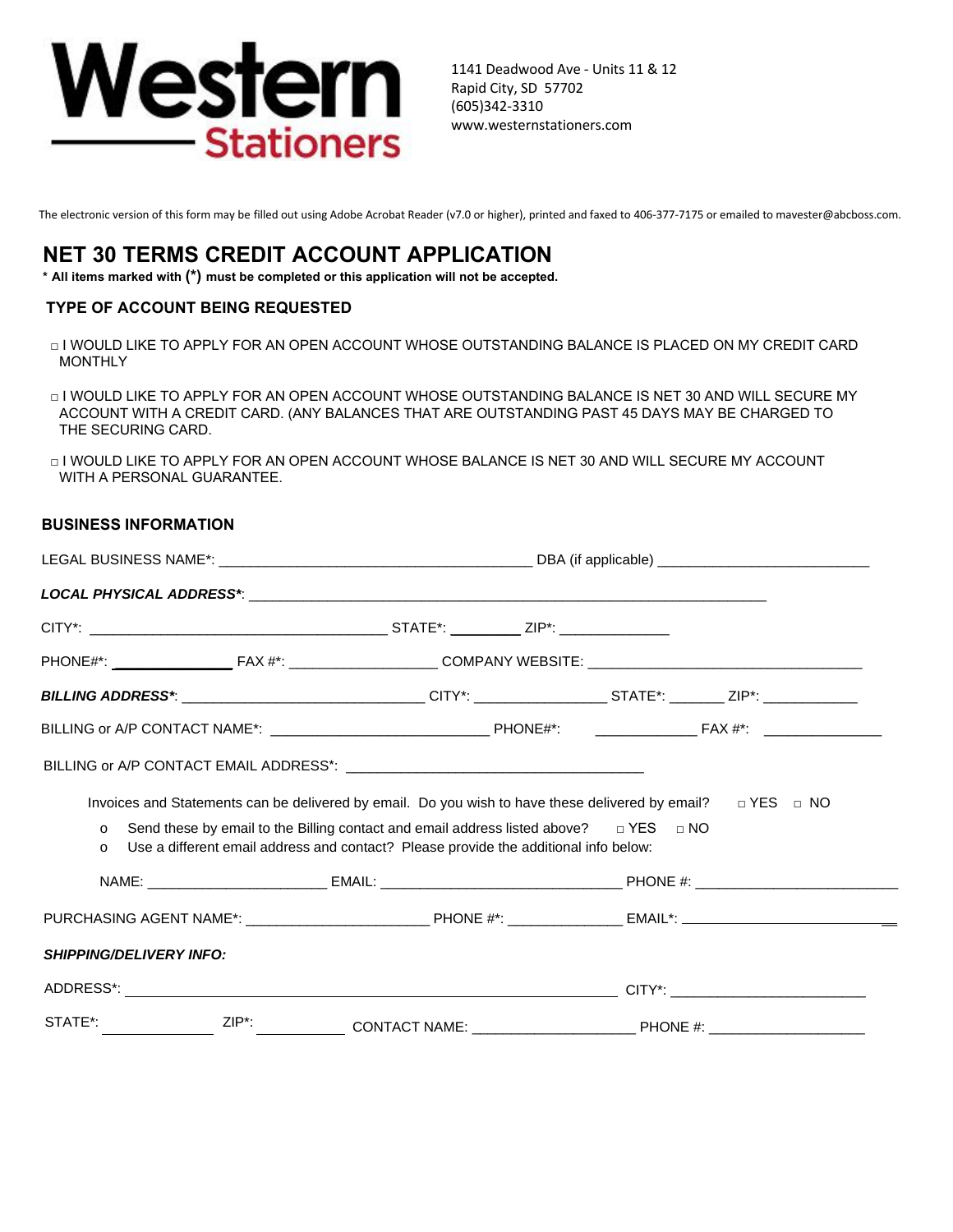| TYPE OF BUSINESS*: <b>DEPARTION</b>                                                                            | $\square$ S-CORP | <b>D PARTNERSHIP D SOLE PROPRIETOR D L.L.C.</b>                                                                                                                                                                                                                                                       |  |
|----------------------------------------------------------------------------------------------------------------|------------------|-------------------------------------------------------------------------------------------------------------------------------------------------------------------------------------------------------------------------------------------------------------------------------------------------------|--|
| If sole proprietorship, please provide the following information:                                              |                  |                                                                                                                                                                                                                                                                                                       |  |
|                                                                                                                |                  | SS #: $\frac{1}{2}$ = $\frac{1}{2}$ = $\frac{1}{2}$ = $\frac{1}{2}$ = $\frac{1}{2}$ = $\frac{1}{2}$ = $\frac{1}{2}$ = $\frac{1}{2}$ = $\frac{1}{2}$ = $\frac{1}{2}$ = $\frac{1}{2}$ = $\frac{1}{2}$ = $\frac{1}{2}$ = $\frac{1}{2}$ = $\frac{1}{2}$ = $\frac{1}{2}$ = $\frac{1}{2}$ = $\frac{1}{2}$ = |  |
|                                                                                                                |                  |                                                                                                                                                                                                                                                                                                       |  |
| ARE YOUR ORDERS/PURCHASES TAX EXEMPT?: $\Box$ YES $\Box$ NO IF YES, RESALE #: _________________________        |                  |                                                                                                                                                                                                                                                                                                       |  |
| If yes, please submit your completed state resale certificate or exemption form with this application          |                  |                                                                                                                                                                                                                                                                                                       |  |
| ARE PURCHASE ORDER #'s REQUIRED? DYES DNO                                                                      |                  |                                                                                                                                                                                                                                                                                                       |  |
|                                                                                                                |                  |                                                                                                                                                                                                                                                                                                       |  |
| <b>BANK REFERENCE:</b>                                                                                         |                  |                                                                                                                                                                                                                                                                                                       |  |
|                                                                                                                |                  |                                                                                                                                                                                                                                                                                                       |  |
| ADDRESS*: _______________________________CITY*: ______________________STATE*: ________ZIP*: __________________ |                  |                                                                                                                                                                                                                                                                                                       |  |
|                                                                                                                |                  |                                                                                                                                                                                                                                                                                                       |  |
|                                                                                                                |                  |                                                                                                                                                                                                                                                                                                       |  |
| <b>TRADE REFERENCES</b>                                                                                        |                  |                                                                                                                                                                                                                                                                                                       |  |
|                                                                                                                |                  |                                                                                                                                                                                                                                                                                                       |  |
| ADDRESS*: _____________________________CITY*: __________________________________ZIP*: ________________________ |                  |                                                                                                                                                                                                                                                                                                       |  |
|                                                                                                                |                  |                                                                                                                                                                                                                                                                                                       |  |
|                                                                                                                |                  |                                                                                                                                                                                                                                                                                                       |  |
|                                                                                                                |                  |                                                                                                                                                                                                                                                                                                       |  |
|                                                                                                                |                  |                                                                                                                                                                                                                                                                                                       |  |

By signing this credit application/agreement, the individual executing this Application below on behalf of the Buyer, individually and personally, represents and guarantees to BOSS, INC. that: 1) he/she is authorized to execute this Application on behalf of Buyer: 2) the information set forth in this Application is accurate and complete; 3) Buyer agrees that the prevailing party in any proceeding relating to this Application or to resolve a dispute with BOSS, INC. will be entitled to recover its costs, including attorneys' fees, collection agency fee, from the other party; and 4) the terms and conditions of this Application apply to all sales to Buyer.

Buyer also agrees to pay all bank fees for each check issued by Buyer to BOSS, INC. which is returned to BOSS, INC. unpaid or marked NSF.

By signing this Application, Buyer agrees to all of the above and hereby grants BOSS, INC. permission to obtain Buyer's credit information and verification by company(ies) and financial institution(s) that the Buyer has specified on this document and from others that BOSS, INC. becomes aware of during the credit review process. From time to time, at Sellers request, Buyer agrees to furnish current financial information. The undersigned also understands that BOSS, INC. will retain the Application, whether or not it is approved, and that BOSS, INC. will consider this Application as a continuing statement of the undersigned's financial position and situation until notified otherwise by the Buyer.

In order for BOSS, INC. to sell to and continue to sell to Buyer, Buyer hereby represents and guarantees that it is solvent and that it pays its obligations as they become due. The preceding representation and guarantee will be deemed to be repeated in each purchase by Buyer.

Faxed documents will be deemed as original. No oral agreements will be accepted. The terms on this credit application/agreement overrides all others.

I (we) understand that the information furnished above is for the purpose of obtaining credit from BOSS, INC. and that I (we) authorize in my (our) capacity to bind my (our) firm accordingly. That all monies due BOSS, INC. shall be due and payable at BOSS, INC. and that your terms are NET 30 DAYS. That all past due accounts, notes or judgments will automatically draw interest at the current maximum rate allowed for open account transactions in the State of Montana.

| LEGAL COMPANY NAME*:            |         |
|---------------------------------|---------|
| AUTHORIZED SIGNATURE*:          | DATE*:  |
| SIGNATORY NAME (PLEASE PRINT)*: | TITLE*: |